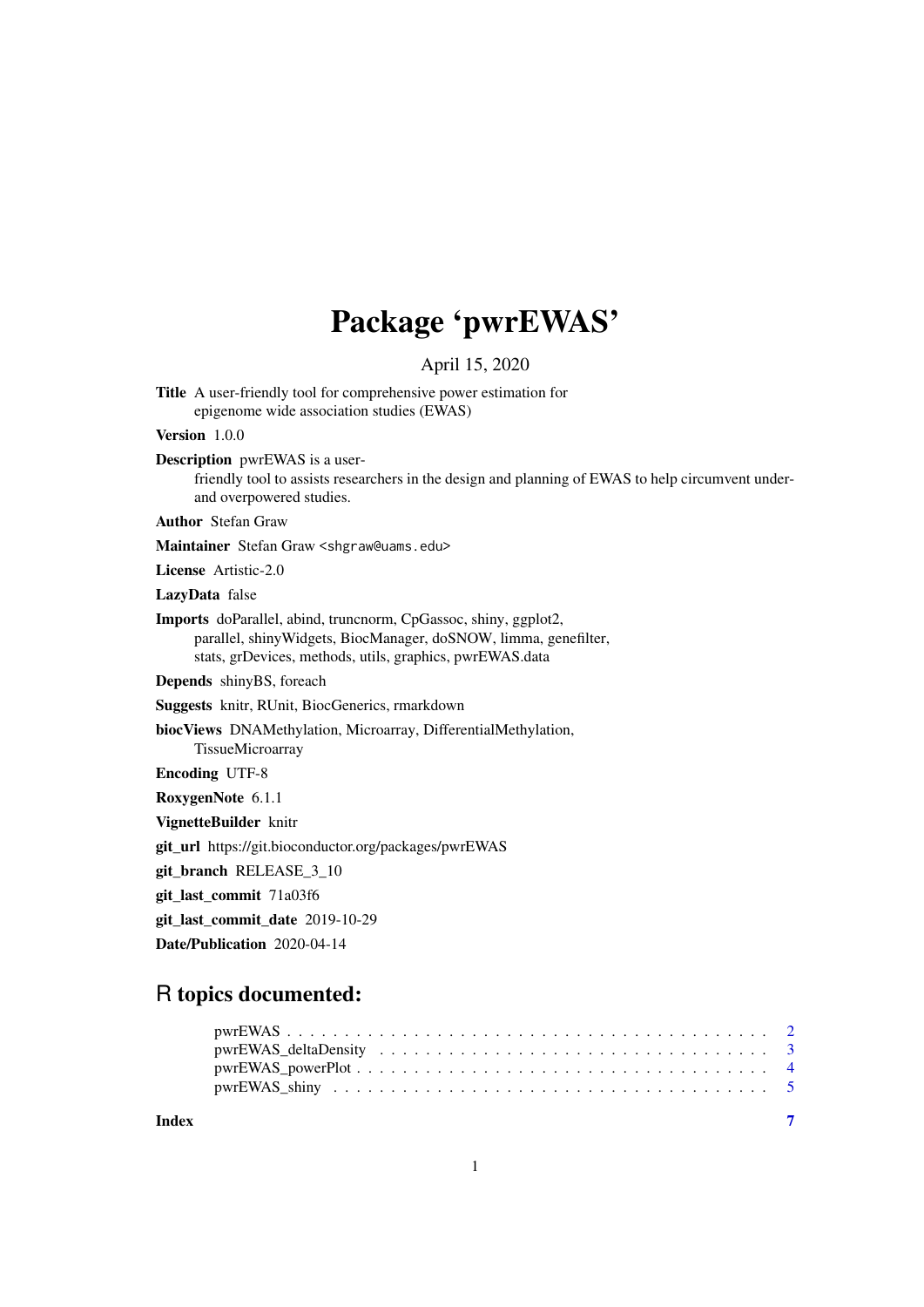#### <span id="page-1-0"></span>Description

pwrEWAS is a computationally efficient tool to estimate power in EWAS as a function of sample and effect size for two-group comparisons of DNAm (e.g., case vs control, exposed vs non-exposed, etc.). Detailed description of in-/outputs, instructions and an example, as well as interpretations of the example results are provided in the vignette: vignette("pwrEWAS")

#### Usage

```
pwrEWAS(minTotSampleSize, maxTotSampleSize, SampleSizeSteps, NcntPer,
    targetDelta = NULL, deltaSD = NULL, J = 1e+05, targetDmCpGs,
    tissueType = c("Adult (PBMC)", "Saliva", "Sperm", "Lymphoma",
    "Placenta", "Liver", "Colon", "Blood adult", "Blood 5 year olds",
    "Blood newborns", "Cord-blood (whole blood)", "Cord-blood (PBMC)"),
    detectionLimit = 0.01, DMmethod = c("limma", "t-test (unequal var)",
    "t-test (equal var)", "Wilcox rank sum", "CPGassoc"),
    FDRcritVal = 0.05, core = 1, sims = 50)
```
#### Arguments

| minTotSampleSize |                                                                                                                                                                                                                                                                                  |  |
|------------------|----------------------------------------------------------------------------------------------------------------------------------------------------------------------------------------------------------------------------------------------------------------------------------|--|
|                  | Minimum total sample size.                                                                                                                                                                                                                                                       |  |
| maxTotSampleSize |                                                                                                                                                                                                                                                                                  |  |
|                  | Maximum total sample size.                                                                                                                                                                                                                                                       |  |
| SampleSizeSteps  |                                                                                                                                                                                                                                                                                  |  |
|                  | Sample size increments.                                                                                                                                                                                                                                                          |  |
| NcntPer          | Percentage sample group 1 (control group) (NcntPer = $0.5$ indicates a balanced<br>$design)$ .                                                                                                                                                                                   |  |
| targetDelta      | Target maximum difference in mean DNAm. (Either 'targetDelta' or 'deltaSD'<br>should be specified)                                                                                                                                                                               |  |
| deltaSD          | Standard deviation of simulated differences. (Either 'targetDelta' or 'deltaSD'<br>should be specified)                                                                                                                                                                          |  |
| $\mathbf{J}$     | Number of CpGs tested/simulated (default: 100000).                                                                                                                                                                                                                               |  |
| targetDmCpGs     | Target number of DM CpGs.                                                                                                                                                                                                                                                        |  |
| tissueType       | Select a tissue type from the list of most commonly used tissue types: "Adult"<br>(PBMC)" (default), "Saliva", "Sperm", "Lymphoma", "Placenta", "Liver", "Colon",<br>"Blood adult", "Blood 5 year olds", "Blood newborns", "Cord-blood (whole<br>blood)" or "Cord-blood (PBMC)". |  |
| detectionLimit   | Smallest detectable difference in DNAm (default: 0.01).                                                                                                                                                                                                                          |  |
| DMmethod         | Method of Differential Methylation analysis: "limma" (default), "t-test (unequal<br>var)", "t-test (equal var)", "Wilcox rank sum", "CPGassoc".                                                                                                                                  |  |
| FDRcritVal       | FDRcritVal (default: 0.05).                                                                                                                                                                                                                                                      |  |
| core             | Number of threads for multi-threading (default: 1).                                                                                                                                                                                                                              |  |
| sims             | Number of simulated data sets (default: 50).                                                                                                                                                                                                                                     |  |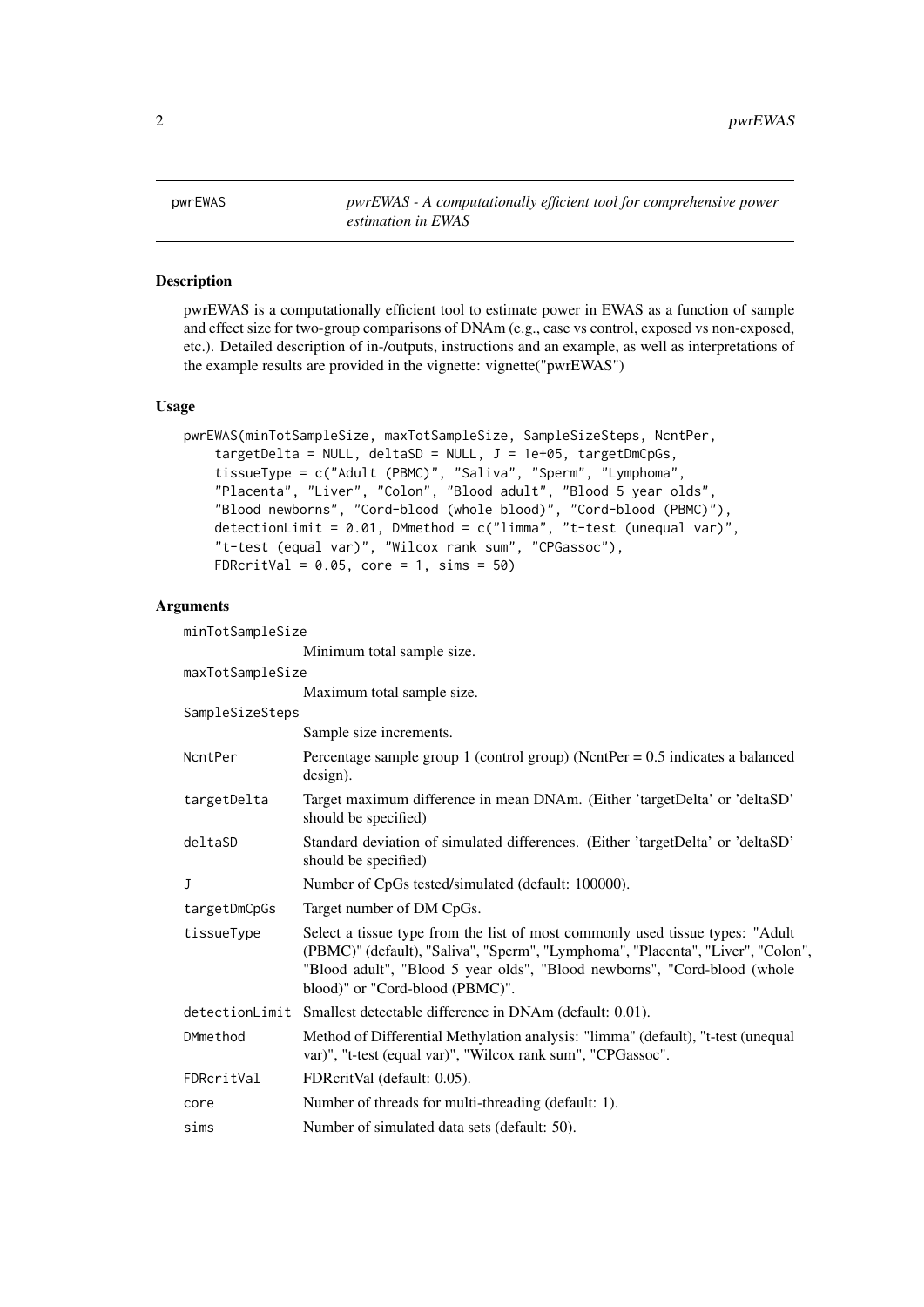#### <span id="page-2-0"></span>pwrEWAS\_deltaDensity 3

#### Value

pwrEWAS will return an object with the following four attributes: meanPower, powerArray, deltaArray, and metric, where metric contains marTypeI, classicalPower, FDR, and FDC

#### Examples

```
outDelta <- pwrEWAS(minTotSampleSize = 10,
    maxTotSampleSize = 20,
    SampleSizeSteps = 10,
   NcntPer = 0.5,
   targetDelta = c(0.2, 0.5),
   J = 1000,
   targetDmCpGs = 10,
    tissueType = "Adult (PBMC)",
    detectionLimit = 0.01,DMmethod = "limma",
    FDRcritVal = 0.05,
    core = 2sims = 30outSD <- pwrEWAS(minTotSampleSize = 10,
   maxTotSampleSize = 20,
    SampleSizeSteps = 10,
   NcntPer = 0.5,
   deltaSD = c(0.02, 0.03),
   J = 1000.
    targetDmCpGs = 10,
    tissueType = "Adult (PBMC)",
    detectionLimit = 0.01,DMmethod = "limma",
   FDRcritVal = 0.05,
    core = 2,sims = 30
```
pwrEWAS\_deltaDensity *Density plot for simulated differences in mean methylation*

#### Description

pwrEWAS\_deltaDensity create a density plot of the simulated differences in mean methylation for different effect sizes

#### Usage

```
pwrEWAS_deltaDensity(data, detectionLimit = 0.01, sd = FALSE)
```
#### Arguments

| data | "deltaArray" attribute within the pwrEWAS object create by pwrEWAS                               |
|------|--------------------------------------------------------------------------------------------------|
|      | detectionLimit Detection limit specified in pwrEWAS.                                             |
| sd   | FALSE if target Delta was specified in pwrEWAS, and TRUE if deltaSD was<br>specified in pwrEWAS. |
|      |                                                                                                  |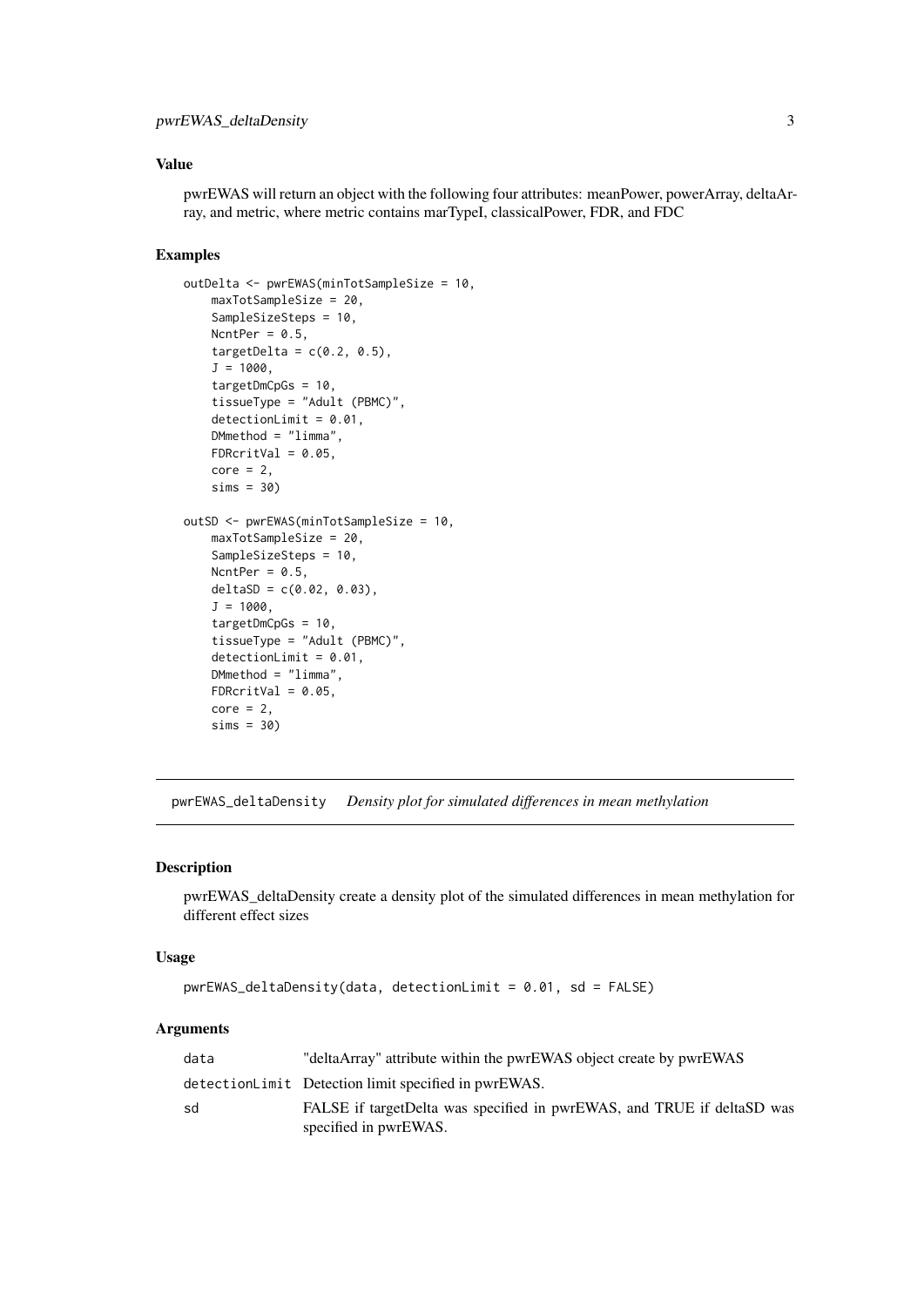#### <span id="page-3-0"></span>Value

pwrEWAS\_deltaDensity return a figure displaying densities of simulated differences in mean methylation different effect sizes

#### Examples

```
outDelta <- pwrEWAS(minTotSampleSize = 10,
    maxTotSampleSize = 20,
    SampleSizeSteps = 10,
   NcntPer = 0.5,
    targetDelta = c(0.2, 0.5),
   J = 1000,
    targetDmCpGs = 10,
    tissueType = "Adult (PBMC)",
    detectionLimit = 0.01,DMmethod = "limma",
    FDRcritVal = 0.05,
    core = 2,
    sims = 30pwrEWAS_deltaDensity(data = outDelta$deltaArray, detectionLimit = 0.01, sd = FALSE)
outSD <- pwrEWAS(minTotSampleSize = 10,
   maxTotSampleSize = 20,
    SampleSizeSteps = 10,
   NcntPer = 0.5,
   deltaSD = c(0.02, 0.03),
   J = 1000.
   targetDmCpGs = 10,
    tissueType = "Adult (PBMC)",
    detectionLimit = 0.01,DMmethod = "limma",
   FDRcritVal = 0.05,
    core = 2,sims = 30)
pwrEWAS_deltaDensity(data = outSD$deltaArray, detectionLimit = 0.01, sd = TRUE)
```
pwrEWAS\_powerPlot *Plot function to create a power plot*

#### Description

pwrEWAS\_powerPlot create a figure with power (with 95-percentile interval (2.5

#### Usage

```
pwrEWAS_powerPlot(data, sd = FALSE)
```
#### Arguments

| data | "powerArray" attribute within the pwrEWAS object create by pwrEWAS.     |
|------|-------------------------------------------------------------------------|
| sd   | FALSE if target Delta was specified in pwrEWAS, and TRUE if deltaSD was |
|      | specified in pwrEWAS.                                                   |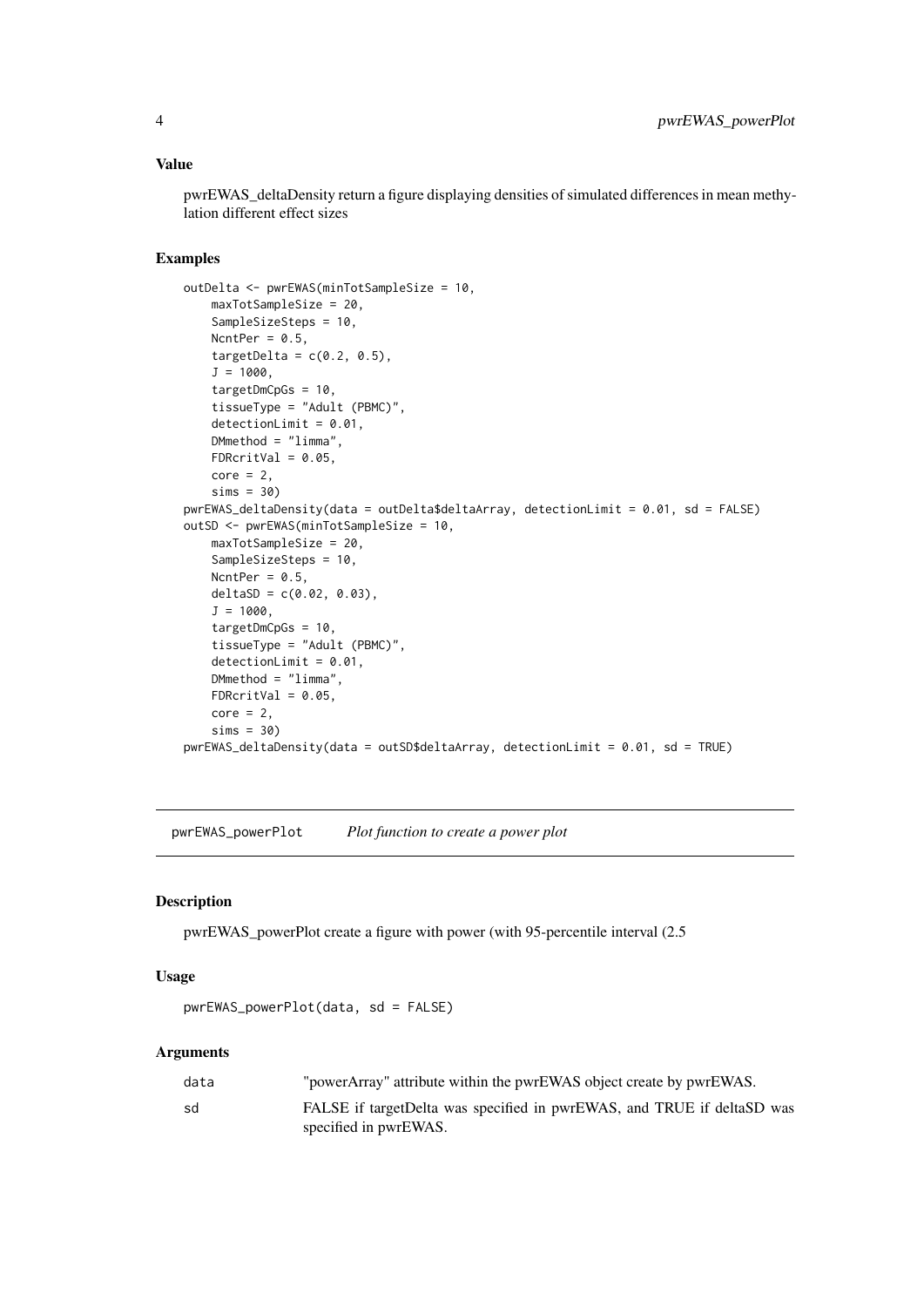#### <span id="page-4-0"></span>pwrEWAS\_shiny 5

#### Value

pwrEWAS\_powerPlot return a figure displaying power as a function sample size for different effect sizes

#### Examples

```
outDelta <- pwrEWAS(minTotSampleSize = 10,
    maxTotSampleSize = 20,
    SampleSizeSteps = 10,
   NcntPer = 0.5,
   targetDelta = c(0.2, 0.5),
   J = 1000,targetDmCpGs = 10,
   tissueType = "Adult (PBMC)",
   detectionLimit = 0.01,DMmethod = "limma",
   FDRcritVal = 0.05,
   core = 2,sims = 30pwrEWAS_powerPlot(data = outDelta$powerArray, sd = FALSE)
outSD <- pwrEWAS(minTotSampleSize = 10,
   maxTotSampleSize = 20,
   SampleSizeSteps = 10,
   NcntPer = 0.5,
   deltaSD = c(0.02, 0.03),
   J = 1000,
    targetDmCpGs = 10,
    tissueType = "Adult (PBMC)",
    detectionLimit = 0.01,DMmethod = "limma",
   FDRcritVal = 0.05,
   core = 2,
   sims = 30pwrEWAS_powerPlot(data = outSD$powerArray, sd = TRUE)
```
pwrEWAS\_shiny *Shiny pwrEWAS*

#### Description

pwrEWAS\_shiny provides a user-friendly point-and-click interface for pwrEWAS

#### Usage

pwrEWAS\_shiny()

#### Value

pwrEWAS\_shiny initializes pwrEWAS's user-interface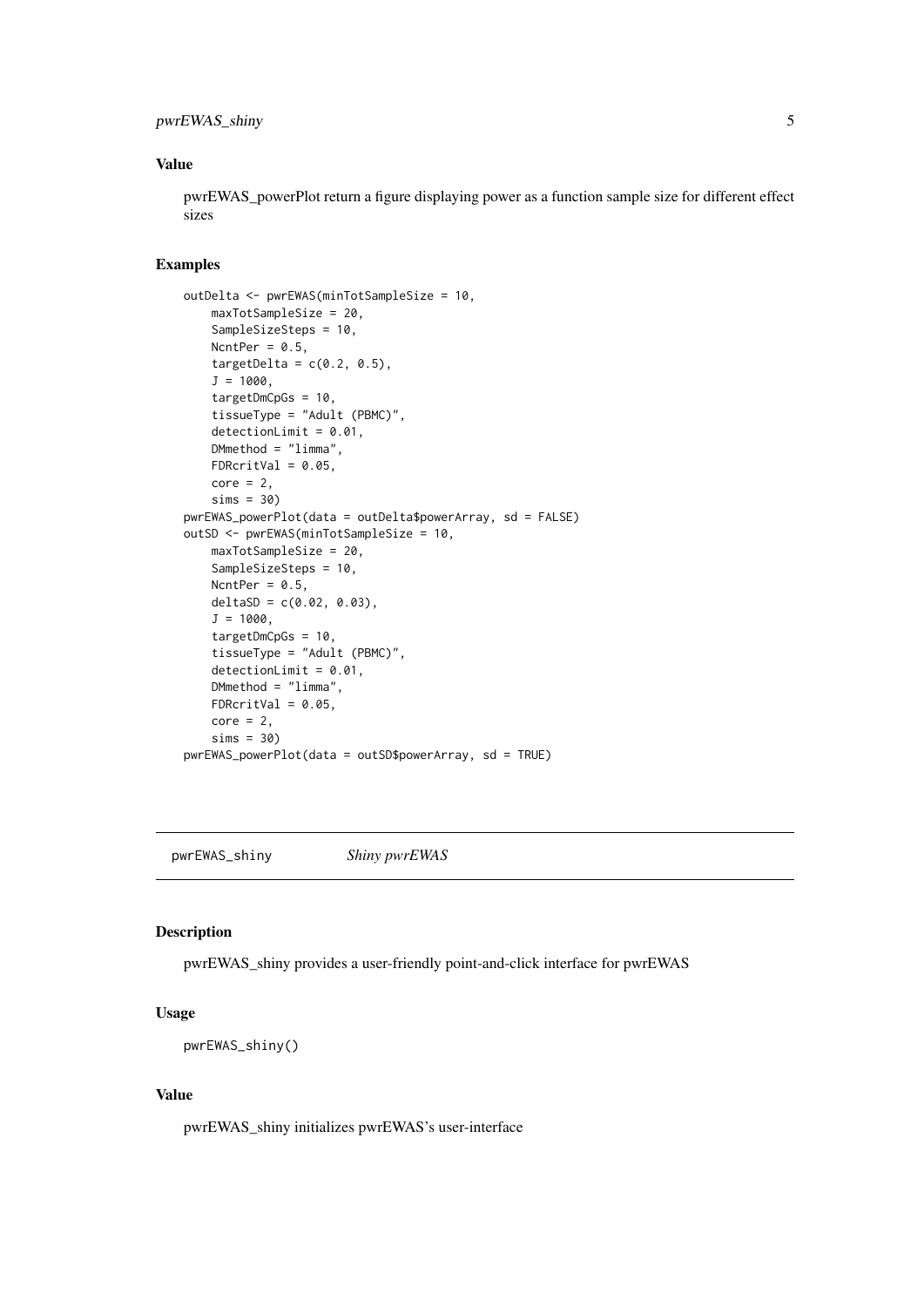6 pwrEWAS\_shiny

### Examples

```
if(interactive()) {
   pwrEWAS_shiny()
}
```